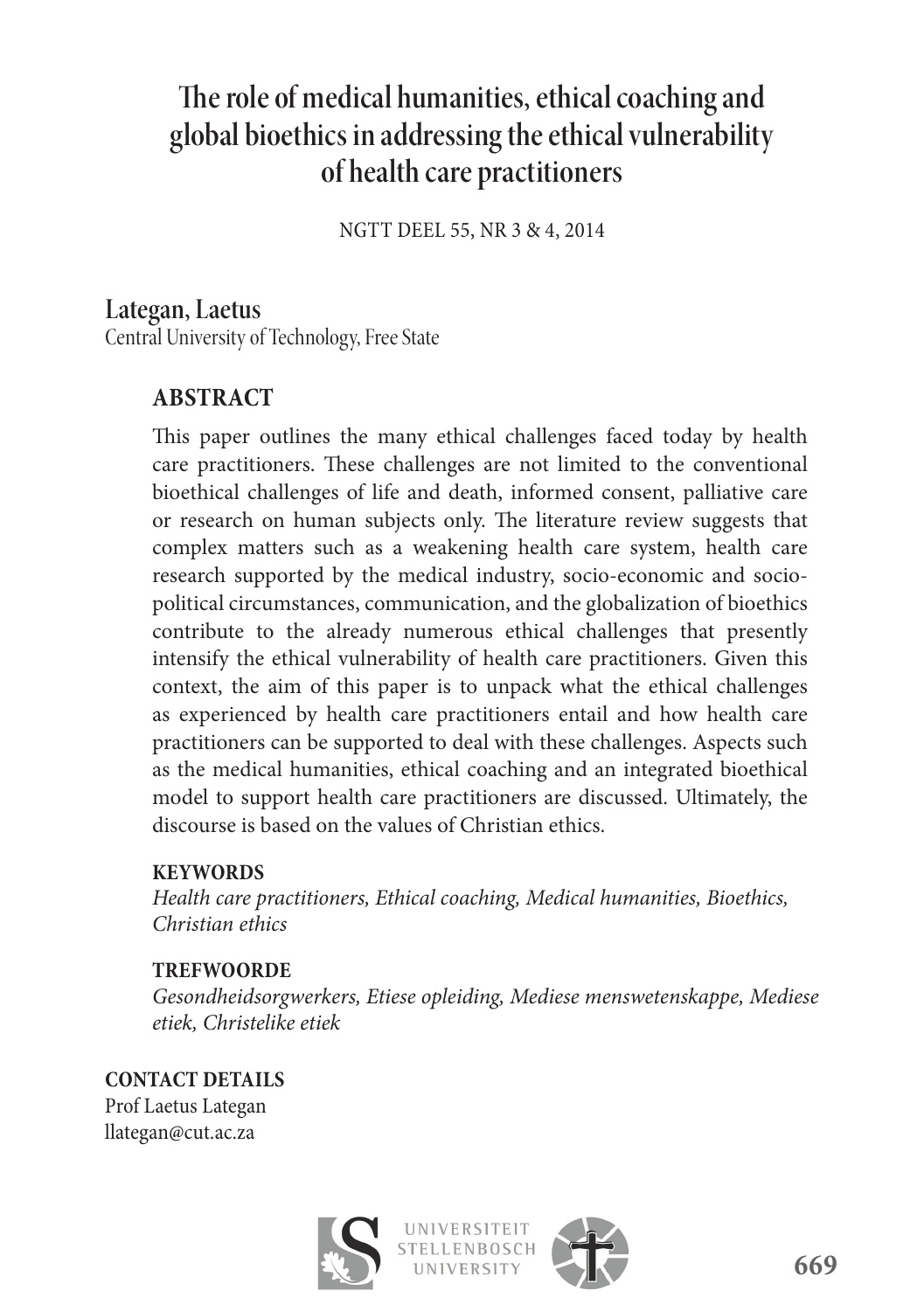# **1. THE COMPLEXITY OF HEALTH CARE**

A growing body of knowledge on the subject of health care ethics suggests that more attention should be afforded to the ethical vulnerability of health care practitioners. Vanlaere and Burggraeve (2013) as well as Phalime (2014) made it clear that health care practitioners (traditionally referred to as white coat workers to symbolize their purity) need active ethical support and guidance to exercise their duties. A major reason for this is that ethical issues can no longer be limited to the *patient* only. This is due to the reality that the health care profession is influenced by the medical industry as well as national and international health care policies that challenge the quadruple relationship between health care practitioners, the patient, government and business and industry (Ten Have, 2011). A number of examples illustrate the complexity of these challenges. Avorn (2013) linked the "voluminous evidence about the clinical choices" physicians face every day to the *Stendhal Syndrome.* The original meaning of the Stendhal Syndrome refers to a psychosomatic reaction, which manifests as an overwhelming feeling that one may experience as a result of the lavishness of art.<sup>1</sup> The significance of this comparison lies therein that it underlines the given that health care practitioners are experiencing one too many professional and personal challenges on a daily basis. Woolf (2012) added yet another example in arguing that there are false expectations of what medicine can do. Very often these expectations create tension between what is and what is not possible. Due to unwarranted expectations, health care practitioners, policy makers and patients may be at conflict in their expectations regarding what health care can deliver. Roberts (2012) likewise contributed to the discussion on bioethics and health disparities. She indicated that there is a long history of employing biological definitions to make social inequities seem natural instead of blaming them on societal injustice. It is also evident that race-neutral economics and race-specific genetics contribute towards health care disparities. Socio-economic circumstances are also contributing to health status. To combat health disparities, individual and institutional bias should be eliminated.

The emerging discussion in this paper is based on recent studies by Ten Have (2011), Phalime (2014) and Vanlaere and Burggraeve (2013) who outlined the many ethical challenges health care practitioners are facing. These challenges relate to many more issues than the choice between life and death, informed consent, palliative care, the doctor-patient relationship and patient privacy. Ten Have, Phalime as well

<sup>1</sup> Marie-Henri Beyle, a French author known by the pen name Stendhal, visited Florence in 1817. Seeing all the art was an overwhelming experience. Graziella Magherini, an Italian psychiatrist, later coined the term Stendhal Syndrome to capture this overwhelming feeling that one may experience in response to art (Avorn, 2013).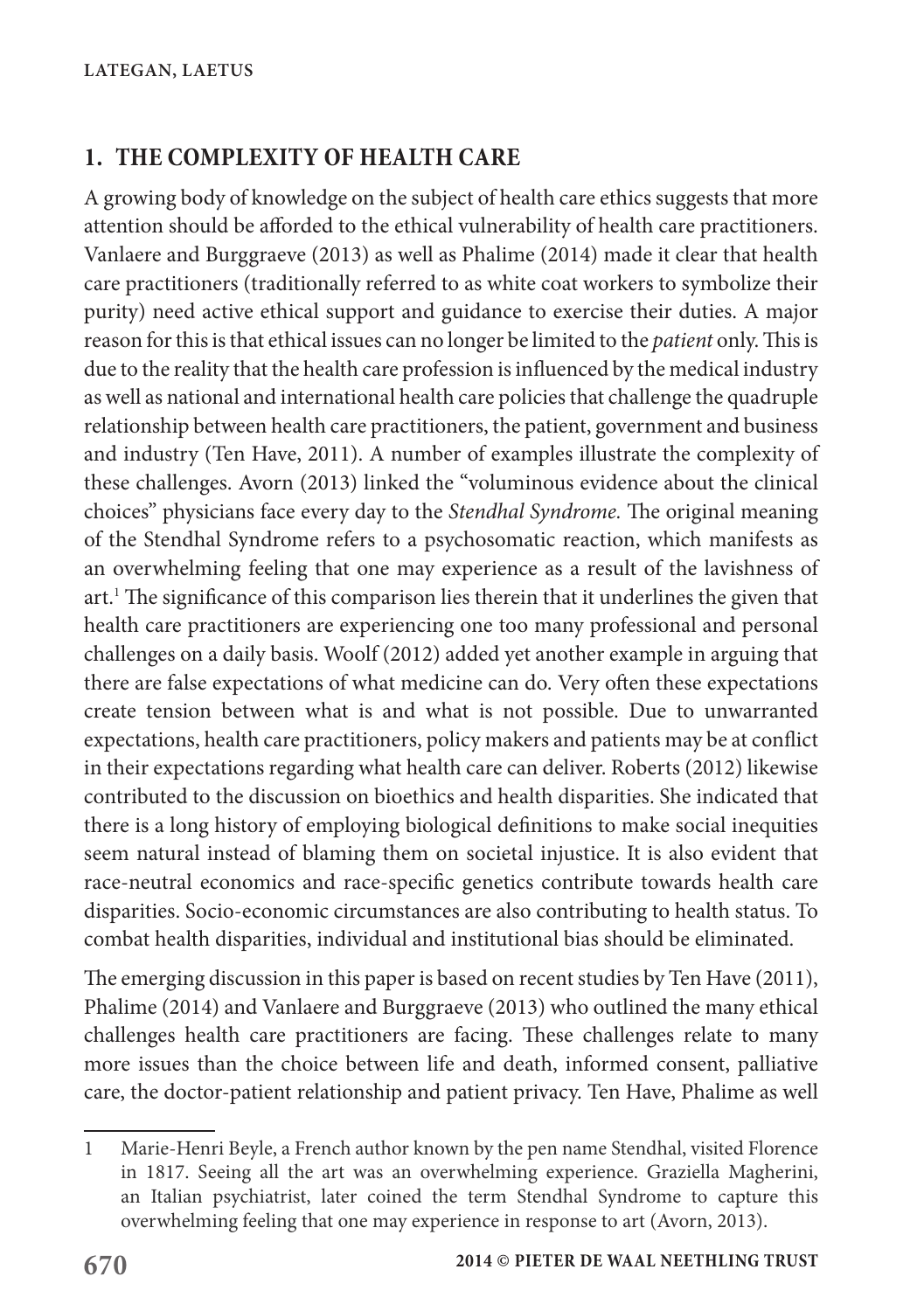as Vanlaere and Burggraeve share the opinion that current health care necessitates attention regarding the vulnerability of health care practitioners and how best their ethical needs can be entertained or attended too.

### **2. ORIENTATION OF PAPER**

The aim of this paper is to offer a contribution to the debate on how to care for health care practitioners in the context of globalized bioethics. Bioethics is truly global in nature and multidisciplinary in approach since its application is not limited to one country or system only and solutions are sought from many disciplines to find a proper solution to a given problem (Ten Have, 2011).

This paper is a literature-informed study on the ethical support of health care workers. The paper is furthermore consciously based on Christian ethics. The view on Christian ethics is informed by Douma's (1999) comment that in Christian ethics it is not about selecting themes, but rather presenting a contribution from a *specific perspective.* In Christian ethics contributions are made from the Scripture and Church Confessions. The perspectives of Koopman and Vosloo (2002) will namely inform the application of Christian ethics in this paper. According to the aforementioned authors, Christian ethics is a *relational ethics*. In this ethical orientation an *ethic of responsibility* is important. The responsibility is firstly devoted to Christ (see for example Matthew 25:31-36). This responsibility relates to the coram Deo. Hence an orientation of a lifestyle towards the *kingdom* is required. An ethic of responsibility has a number of characteristics. The most notable of these characteristics are to get people *involved* (active instead of apathetic), to comprehend the *consequences* of people's unethical behaviour, to *respond* (in actions and words) to ethical misconduct and to have a *vision for the future* (hope). The advantage of an ethic of responsibility is that it supersedes individual disposition that is individually driven and individually orientated. The importance of Koopman and Vosloo's perspectives is that these authors (i) frame ethics in the context of a specific lifestyle and relation, (ii) their views call on both the individual and the community to support each other in securing an ethical culture, and (iii) ethics is always linked to action (what you can do) and hope (one does not live for *this* situation only).

In this paper a definitive paradigmatic choice is at work. What is proposed is an ethical view that goes beyond the conventional understanding of ethics, namely that it is more than merely a choice between what is right or wrong, good or bad. *Ethics is all about normative or value-driven behaviour and decision-making.* This behaviour and decision-making are aimed at promoting the *common good* of society. In this paper a number of *normative perspectives* will namely contribute towards the debate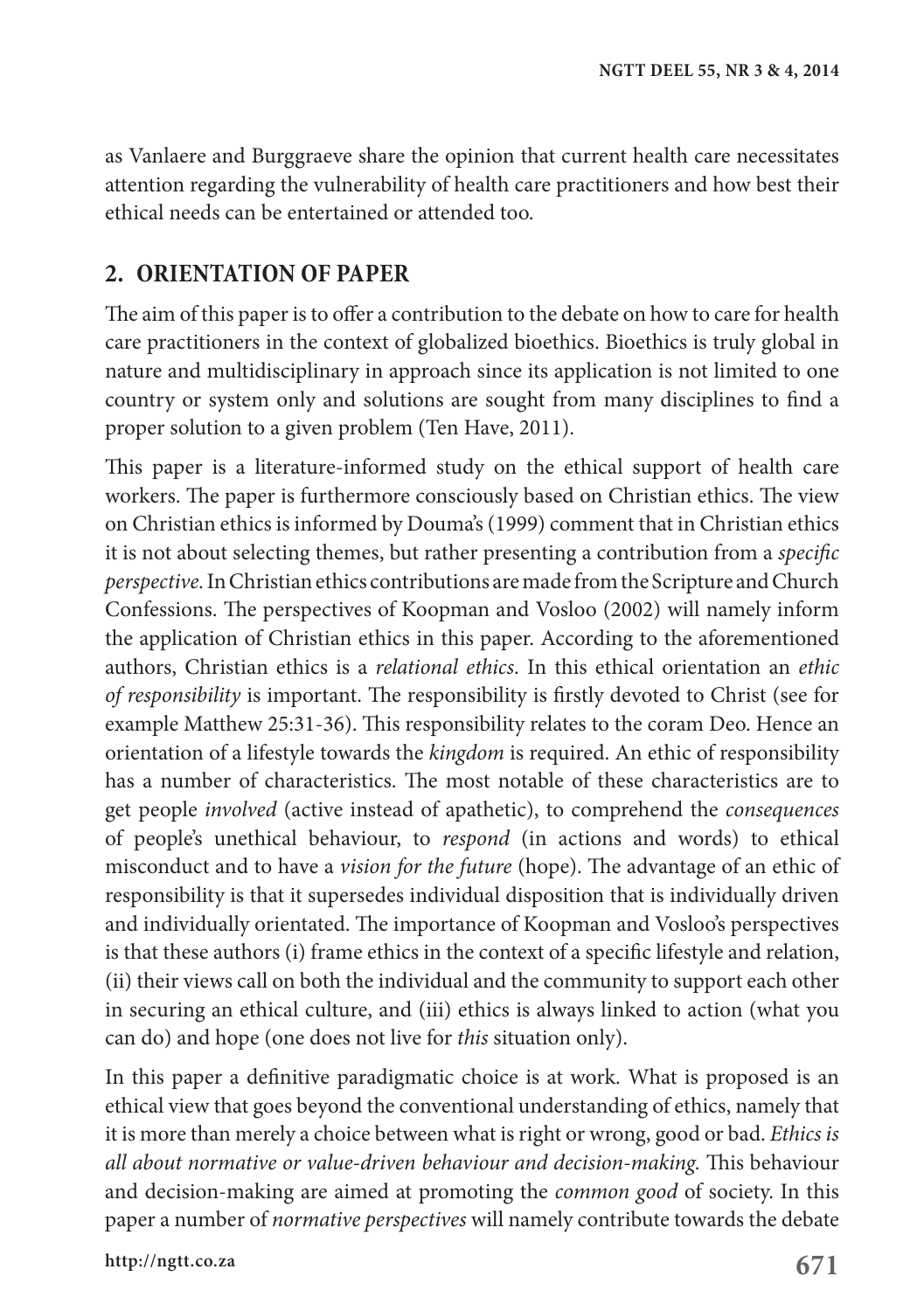on the how to support health care practitioners in dealing with their respective ethical challenges.

Although I am mindful of, for example, Ozawa-de Silva, Dodson-Lavelle, Raison and Negi's (2012) comments that *happiness* and *well-being* for oneself and one's loved ones are a universal value despite all the cultural and religious differences that may exist, there is no reason why specifically Christian ethics cannot be useful in or make a contribution to this discussion. Even though Ozawa-de Silva *et al.* (2012:158) argue in favour of what they call the need for "secular ethics" to avoid partiality of one religious tradition over another and correctly remarked that "[t]he question of ethics will always be central to religious tradition," a specific view can nonetheless not be disregarded. It is here that I appreciate Schotsmans' (2012) argument that it is not about the *scope* of the contribution, but rather the *value* and *completeness* it can add to a particular topic. What he advocates is *the value a particular orientation can make instead of the public support such an orientation may enjoy.*

The views promoted in this section of the paper will serve as a framework to contribute towards the ethical support of health care practitioners.

# **3. ETHICAL CHALLENGES IN HEALTH CARE**

Given the challenges in global health care, the following question can rightly be asked: *How should we support health care practitioners in dealing with their ethical challenges?* The question seems to not elicit an obvious answer. The medical profession frequently considers what kind of ethical behaviour should be *exercised* by health care practitioners, but their ethical *preparedness* or *training* is ever so often neglected or undervalued.

The ethical support of health care practitioners is informed by three different observations.

- *Vulnerability* in health care goes beyond patients' health conditions. Personal safety and security, finance, aging and the reality of death are but a few of the challenges contributing to people's vulnerability. Political developments and economic growth impact on vulnerability too. Typical examples include the alleged mismanagement of public health care in general, the availability of beds and medicine, the rising cost of health care as well as poor communication due to different languages being spoken among community members.
- A *replacement culture* is apparent in health care: if something is not good enough, then it must be replaced. This attitude is often subscribed to by bioengineering and plastic surgery. The primary motive for health care here is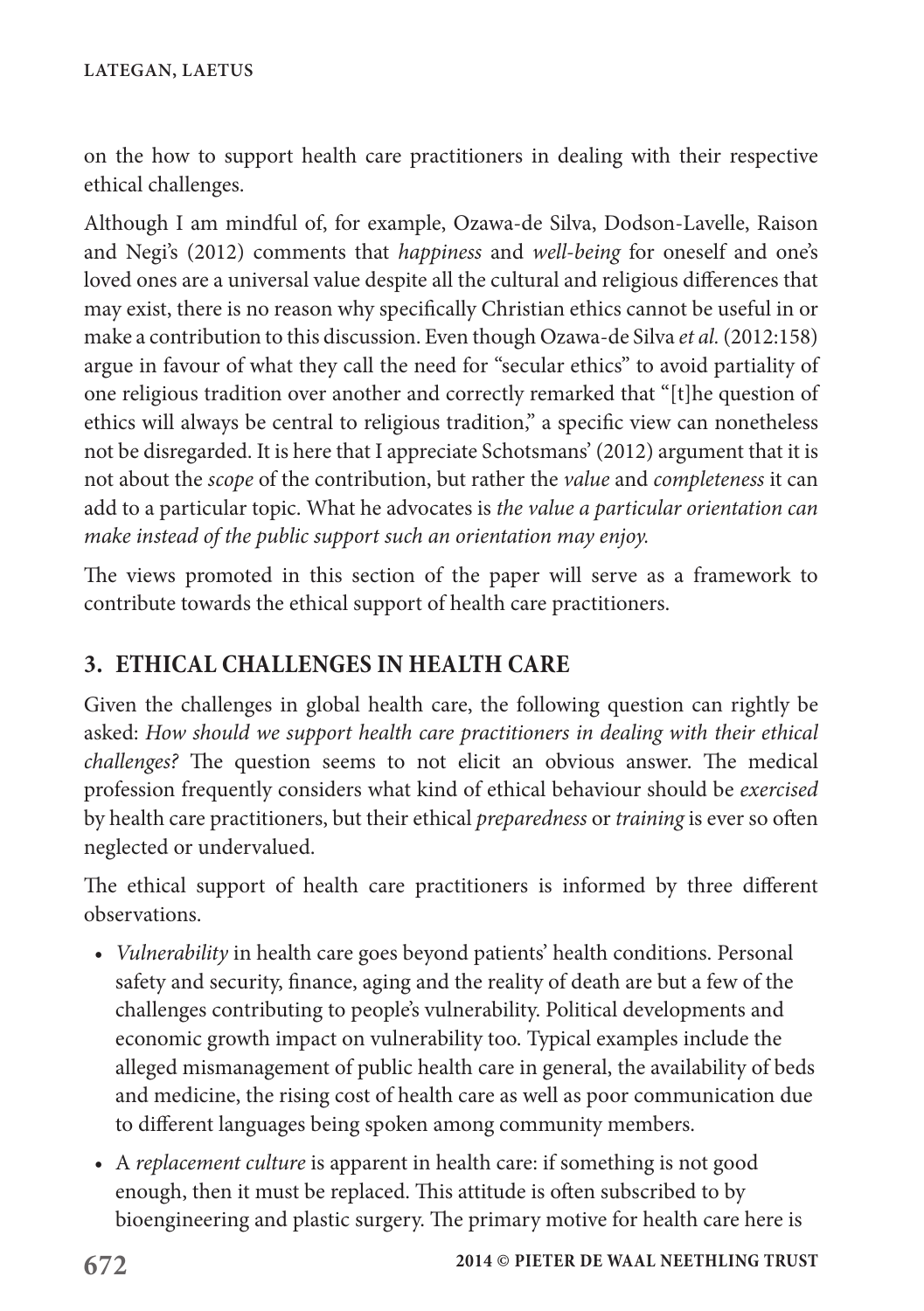not healing but substitution. This substitution, however, does not come without emotional cost.

• *Technology in health care is important but not obvious.* In a world characterized by unevenness of access to technology, the utilization of technology in health care can be quite intimidating. Consider, for example, the influence of telemedicine on a patient not familiar with (communication) technology or a computed tomography (CAT) scan on a patient who has never been exposed to (medical) technology before.

To simply rely on the "Oaths" (inter alia Hippocrates, Helsinki, Nuremberg, American Medical Association) may not be enough when ethical support for health care practitioners is considered. Although common themes in these Oaths are (i) the focus on patients and how health care practitioners should treat them, (ii) the principle that the patient is a subject (i.e. a person) and not an object, (iii) the tenet that a professional attitude should prevail at all times, and (iv) the view that the first dictum should always be "do no harm", a literature survey suggests that this simply may not be enough. Health care ethics is traditionally based on four principles: respect for individuals and their autonomy, non-maleficence, beneficence and justice (see for example Mueller, Hook & Fleming, 2004:554). Ten Have (2011:27) commented that these very well known, highly effective and almost sacred principles are commonly referred to as the "Georgetown mantra" because of the association Georgetown scientists has with the usefulness of these principles. A concern, however, is that there is very little focus on the *community* – except for social justice. An orientation on the community and the society is evidently lacking. In dealing with the ethical care of health care workers, the role of the community or society cannot be overlooked. Communities and societies expect health care practitioners *to care* and *to cure* (i.e. to improve quality of life and living), but it is the very same communities and societies that often contribute to the ethical vulnerability of health care practitioners because of the frequently challenging demands directed at the aforementioned practitioners.

An appropriate example can be taken from Rozmaryn's (2011) discussion of the guidelines for hand care professionals – a major issue in American military medicine due to offshore conflicts. The importance of treatment (during and following hand surgery) is the *hope* it brings to especially war victims. However, this hope is not realized without its challenges. The challenge with this type of surgery is compartmentalization and the lessening of doctors' involvement in their patients' care. It is against this background that Rozmaryn raises questions such as: *How must medical education adapt to teach ethical values? And how should medical societies promote the teaching and enforcing of ethical codes?* He commented in saying that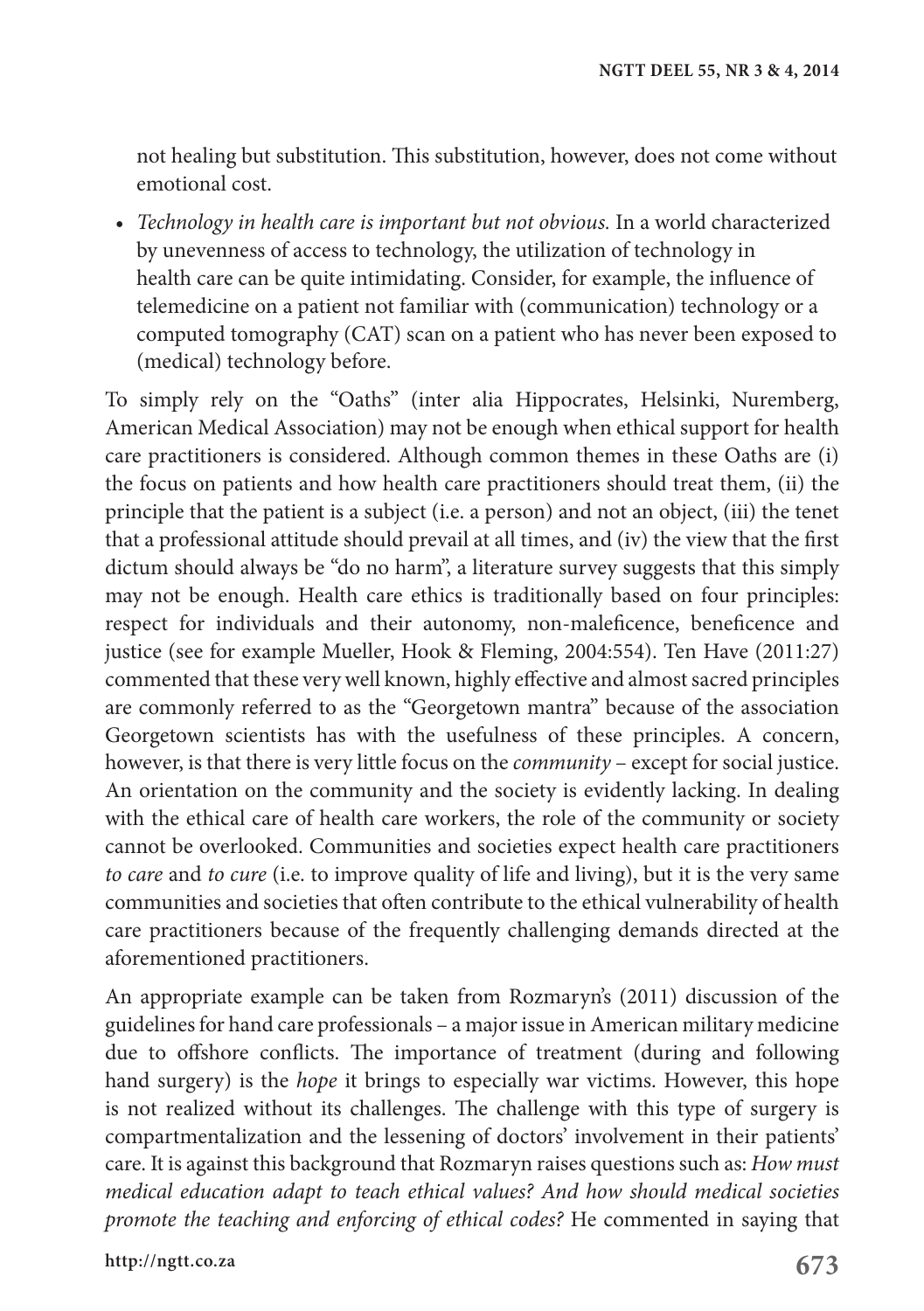"[t]oday's clinicians are buffered by many forces that have a direct impact on their ability to deliver quality ethical care" (Rozmaryn, 2011:1402).

The challenge is deepened due to the *humanity* aspect associated with health care. A perspective that cannot be set aside is that in health care treatment it is very often about caring and healing the "other." It so happens that the "other" is often unknown or unfamiliar. It is therefore a necessity that health care workers should be mindful of a number of aspects such as language, culture, gender, race, poverty, discrimination and health care status. This knowledge basis is further challenged by developments such as the influence of the Internet, which eroded the perspective that "doctors know best" and which allowed patients "to play doctor" (see Rozmaryn, 2011:1397).

It is in the context of the "other" that Burggraeve (2000) and Ozawa-de Silva *et al.* (2012) challenged the anticipated common understanding of ethics. Burggraeve shaped Emmanuel Levinas' views of the "other" in his (Burggraeve's) ethical discourse. The other is the person with whom one is crossing paths unplanned. It is *spontaneous* and intended to *engage* with other people. This engagement is frequently compromised because of the absence of ethics. Engagement with the other also necessitates that one is *available* for unfamiliar or foreign people. Applied to the discussion in this paper, it entails that health care practitioners should care for their patients through their behaviour, commitment, attitude and specialized knowledge. In return patients should also be approachable and allow health care practitioners to enter their personal space. Ozawa-de Silva *et al.* (2012:147) wholly support this approach to ethics. They argue that ethics should be broadly understood as "a way of conceptualizing how human beings relate to one another and their environment with specific regard to suffering and its alleviation." This perspective is offered against the reality that ethical values are fundamental for each society but that it cannot merely depend on legal, political or economic systems or even the reform of such systems. Ethics, ultimately, need to be imbedded in people's personal orientation and attitude.

Led by these arguments, a case can therefore be presented that ethical training simply cannot be avoided. The questions raised by, for example, Thies (1998:153-154), Smit (2000) and Ten Have (2011) are therefore appropriate, and these questions pertain to why ethics should form part of the curriculum.

Thies (1998:153) made two observations in support of his question: He firstly argued that ethics and critical thinking skills necessary to tackle arduous moral problems should be an essential part of higher education and, secondly, that students should also be educated in the ethical nature of decision-making.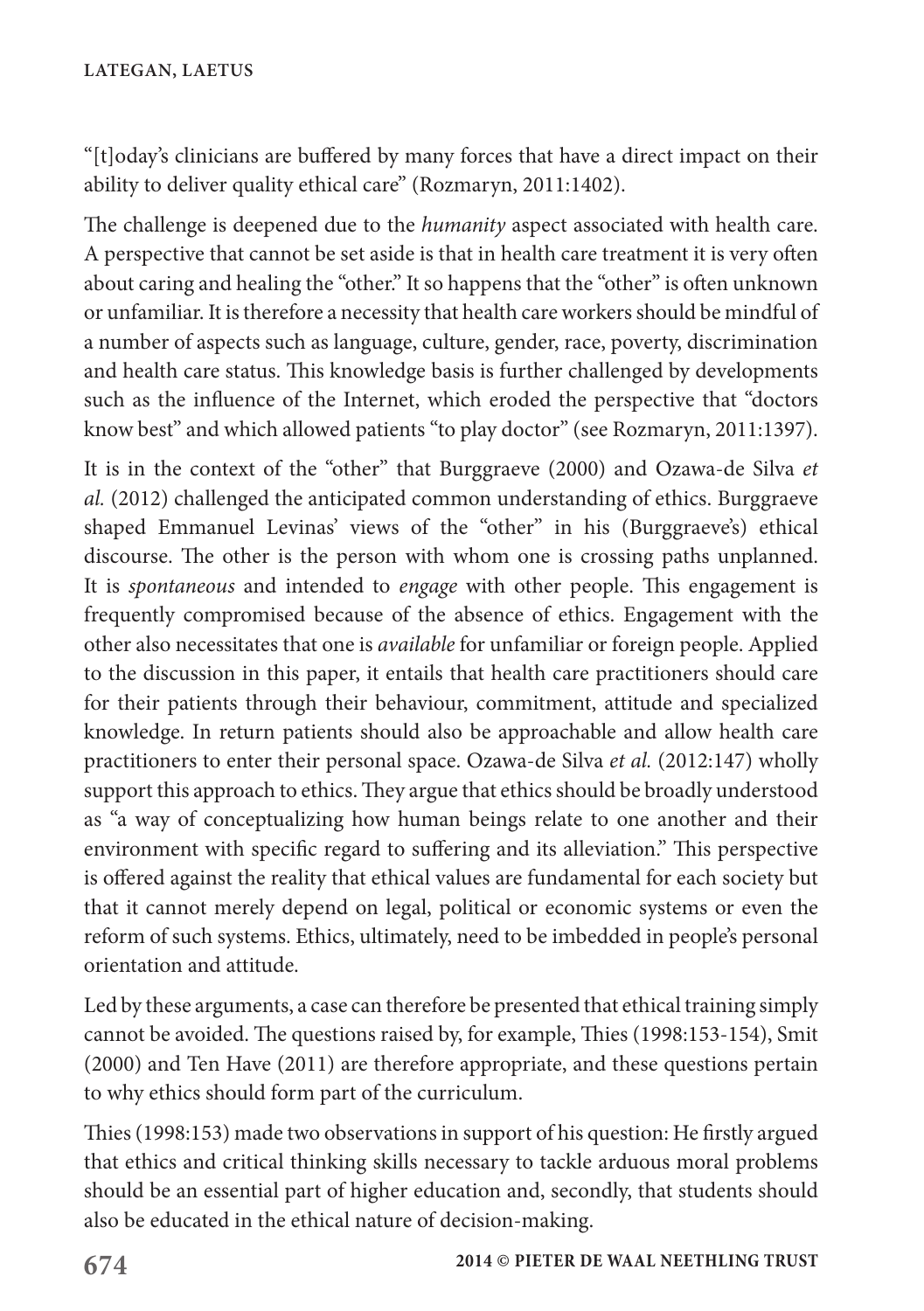Smit (2000) echoed the same sentiments. He remarked that ethics in the curriculum has three advantages: (i) it promotes humanity, (ii) it counteracts reductionism, and (iii) it promotes social responsibility. Of importance is his comment that ethics is not about rationality, but an integrated normative framework in each person's behaviour. It is here that applied ethics has an important role to play: "It relates to the question how we should concretize our compassion for human beings and their environment in the problematic situations of life" (Smit, 2000:150). Typical norms for bioethics are compassion, care, commitment, service, self-sacrifice, reverence for life and respect for personhood (Smit, 2000:150).

Ten Have (2011:79) reminded the health care profession that one cannot "make" people ethical, but one can nevertheless *educate* and *sensitize* them to be ethical and *prepare* them to be responsive to ethical challenges. One should never underestimate the value that knowledge can add when a person is introduced to a potential ethical problem and when it comes to affording alternatives in how to deal with such a problem.

The totality of Thies, Smit, and Ten Have's arguments is well captured by Gabriele (2011a) who is very articulated on this matter. He stated that all disciplines are required to have a complete view of patient-centred care. Ethics training is to *optimize* the good and not to combat the evil/bad (see Gabriele, 2011b). Such a view is also expressed in the aforementioned study by Vanlaere and Burggraeve (2013) and in which they claim that health care practitioners should be ethical at all times although their unethical behaviour may occasionally be seen as ethical protest (as a last resort) against all the challenges that they may encounter.

The question now remains: *How can a community support health care practitioners with their ethical challenges?*

A number of observations can be posited to answer this question. Firstly, the complexity of ethical challenges beyond the traditional scope of bioethics should be unpacked. Context will give meaning to why and how ethical support should be optimized for health care practitioners. Secondly, can a global understanding of bioethics and paradigm shifts in ethics assist with the comprehension of the complexity of (primary) health care in a health care economy challenged by a human rights culture? Thirdly, is ethics a science in its own right, which influences scientific discourse? Ethics is warranted in medical education, medical research and the practice of medicine too.

In the next section these observations will be unpacked to inform the kind of ethical support that should be extended to health care practitioners.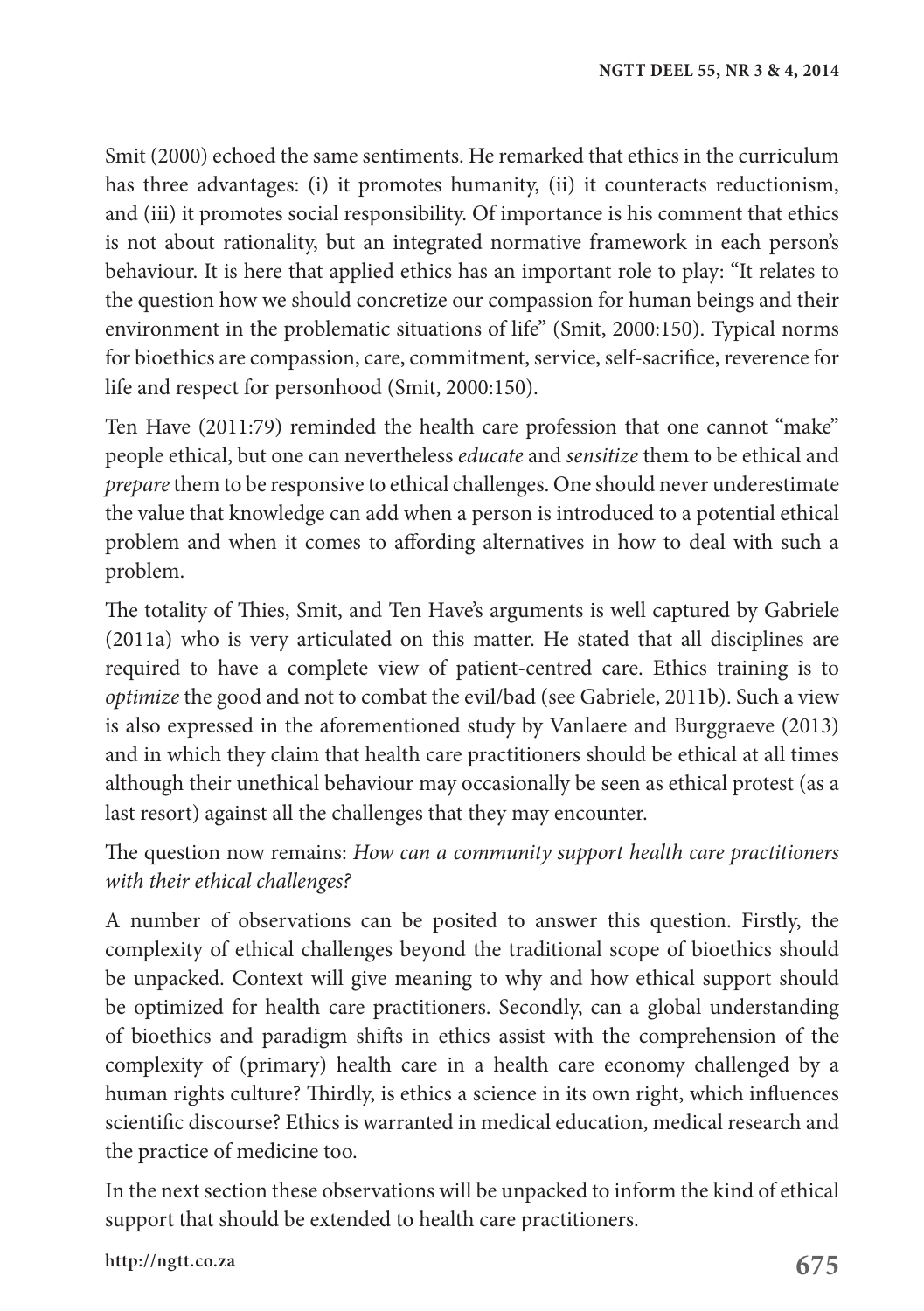# **4. BIOETHICS – CONCEPTUAL HARMONY OR ADVANTAGE OF DIVERSITY?**

In his discussion on bioethics, Ten Have (2011) draws attention to the given that different countries attach different meanings to what bioethics entails. In North America and Western Europe, bioethics relates to life sciences, medicine and health care. This understanding is informed by especially *technical development* in the application of health care. Gene therapy, reproductive medicine and organ transplantation are examples of technical developments. In Latin America, however, bioethics is more related to the *socio-political context* than the development of science and technology. Latin-American countries are known for their socio-economic problems. Medicine is seen as one way of bridging the divide between those who have (i.e. the privileged) and those who do not have (the underprivileged). In most cases science, technology and medicine are in the service of those with power and money. Here is the challenge for bioethics to bring justice and equality to society. In Asia - where the focus is on man, his community, society, and nature - bioethics has to serve the community instead of the individual. The matter is further complicated by the influence of different religious systems and confessions on bioethics.

These comments, however, are more than mere observations. These comments, namely, have a fundamental influence on the application of bioethics in health care. Bioethics is no longer about patient care only. Bioethics speaks essentially to three challenges in health care. These challenges are:

- **The socio-economic and socio-political context in which health care is practised:** In emerging economies primary health care is a priority. The challenge is that what is typically associated with primary health care, namely access to clinics, medicine, basic therapies, hygiene and palliative care, is often absent. The bioethical concern then is not what is right or wrong (as a general thesis for ethics), but rather the absence of primary health care that is directly related to a human rights culture and the Constitution.
- **The role of health care on economic development:** It is often commented that health care has become an economy in its own right. Not only has the cost of health care skyrocketed, but also its sophisticated therapies are either available to the wealthy only or are practised for monetary gain.
- **The influence of and response to science, technology and research on bioethics:** The ethical question whether doctors/medical researchers/health care practitioners *can* do what they are *able* to do, is not new. The view that science can empower health care practitioners to do whatever they wish to do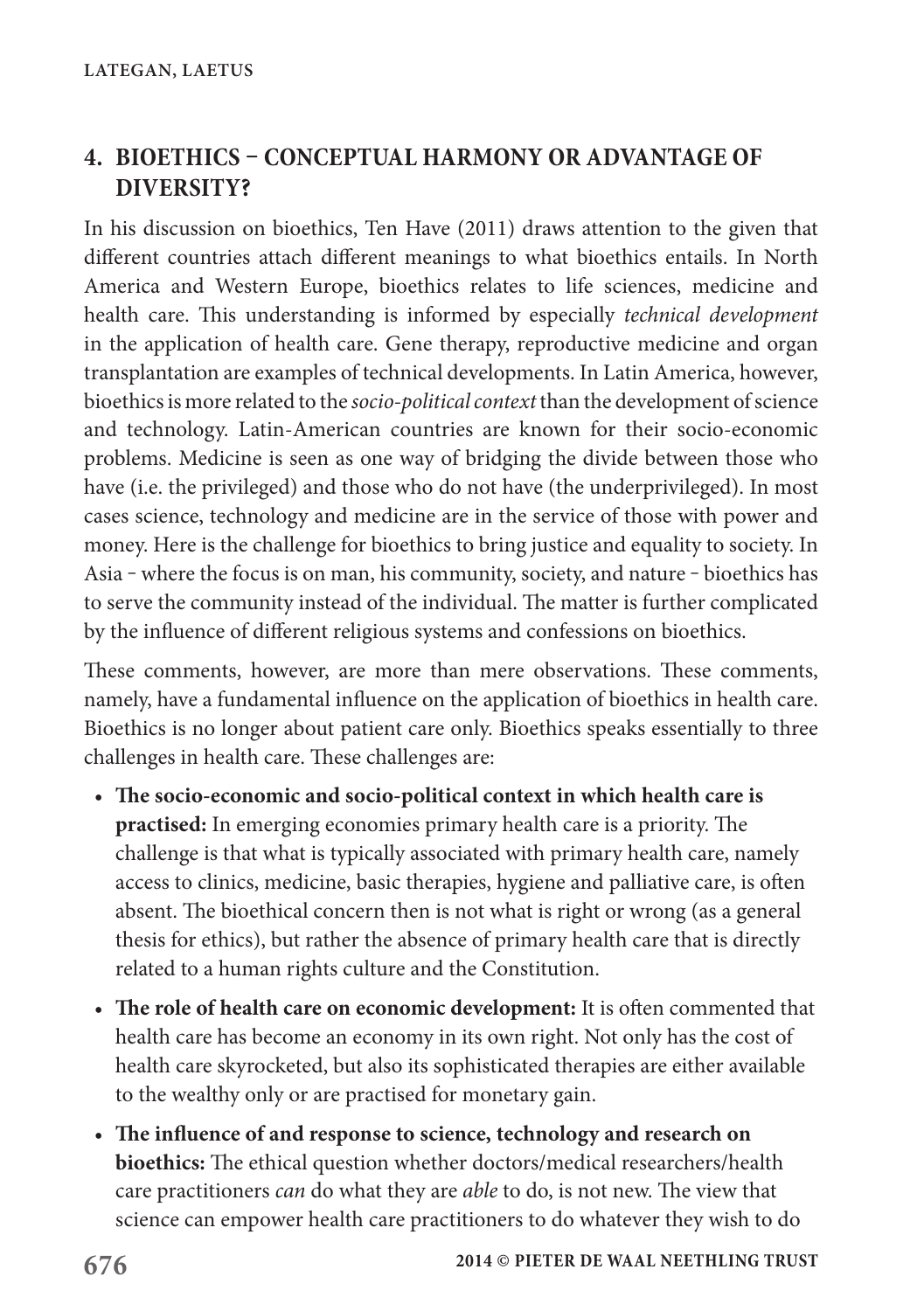is commonly known. But it is these distorted power relations ("gods over life") that often cause insecurity in the health care/patient relationship.

Ten Have (2011:23) is justified in asking whether universality cannot be found despite all the diversity. His question is hinting at possible communalities in the application of bioethics in health care. In my view one needs to comprehend the paradigm shifts in health care and the challenges associated with health care to effectively apply a global bioethics to ethical dilemmas. A number of paradigm shifts can be identified within bioethics. The following shifts are noteworthy:

- The presence of ethics is seen as a key to a "healthy" society. Major developments such as the Universal Declaration of Human Rights (1948) and major ethical codes such as Hippocrates, Helsinki, Nuremberg and the American Medical Association suggest that ethics is no longer about the proverbial "good" and "bad" only, but more about the value it can bring to the public good of society. It is a common belief that bioethics can assist with the rolling-out of primary health care to communities.
- Ethics has become less dependent on religion and more based on a human rights culture. There is a growing opinion that ethics should be more informed by a human rights culture and that it (ethics) should be freed from religion. This view is not inspired or dictated by whether people believe or not, but rather based on the view that ethics should follow in the footsteps of the sciences - namely to disconnect religion and ethics. Burnet (2005) differs from this point of view. He argued that after 9/11 one couldn't avoid considering questions of spirituality. Secularism is itself an ideology that is being questioned by postmodern analysis. This necessitates a post-secularist thinking that requires respectful debate between varieties of interpretations, which go beyond mere personal belief.
- The view exists that ethics is more about linking up with "big" issues such as corruption, the decline of services, the need for integrity, compassion, respect, responsibility and involvement and less with individual morality (personal choice). The "group's" opinion now overshadows the "individual's" orientation.
- Ethics in health care is influenced by the "medical economy." Capitalism and economic challenges contributed to new ethical challenges. This shift ranges from the designer baby (as a result of genetic engineering) to the (dis) advantages telemedicine can hold for a society. Care has henceforth taken on an economic interpretation instead of one of compassion and service.

These paradigm shifts call for medical humanities that can reflect the ethical values required for health care practitioners to deal with bioethical challenges. The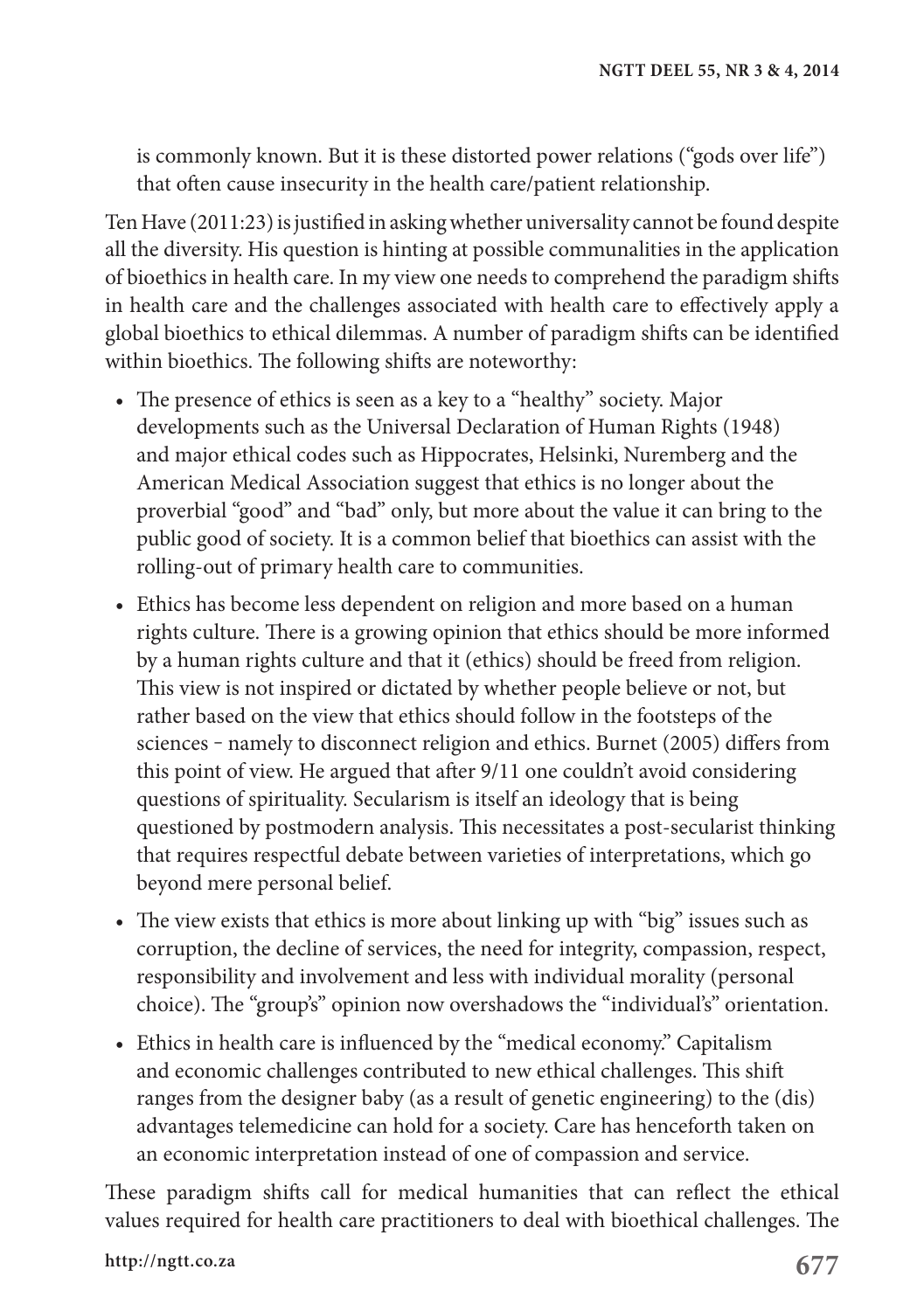identification and application of these values are markers in the drive to support health care practitioners with their ethical challenges.

# **5. ONCE AGAIN: MEDICAL HUMANITIES AND ETHICAL COACHING AS ETHICAL SUPPORT**

Bleakley, Broemer and Marshall (2005:3, 4) advocated the importance of medical humanities in medical education – not as an elective but as a core. They are also of the opinion that it should not merely be yet another curriculum, but that it should be informed by aesthetics, imaginations and engagements with the ethical aspects of medical practice. They viewed the primary justification of such a course as to educate for empathy. Humanities education will sensitize medical students to have a deeper understanding of their future profession's moral implications. Hence are medical humanities not only about a human side to compensate for an overdose of a technical rational curriculum, but a different look at educating future health care practitioners. It is in this context that Bornstein (2013) promoted the necessity to support doctors and medical students to reconnect to the meaning of their work and to stay committed to it. He argued that deriving meaning from one's work could transform the working experience.

This observation is not made in passing. Media reports on the state of health care in South Africa are alarming. The comments cover challenges such as dysfunctional hospitals, corruption, the insufficient availability of basic medicines and demotivated staff. Following from these comments is the challenge how an ethical climate can prevail in the absence of ethical values. Ten Have (2011:209) argued in favour of scientific integrity, welfare of patients and quality of education as the standard for health care. But, in the apparent absence thereof, I am advocating *ethical coaching* for health care practitioners.

The coaching I am advancing covers four ethical categories in support of a bioethics culture. These categories are: (1) research ethics and integrity, (2) professional and work ethics, (3) organizational ethics and (4) personal ethics. The following contents can be offered in support of an enabling and supportive bioethics culture.

### **5.1 Research ethics and integrity**

Ten Have (2011) is justified in his observation that science cannot function without ethical values. Health care depends on scientific and technological developments and therefore research ethics and integrity will play a leading role in health care. Many challenges exist in health care, most notably respect for human life and its vulnerability, research on human subjects and the role of pharmaceutical companies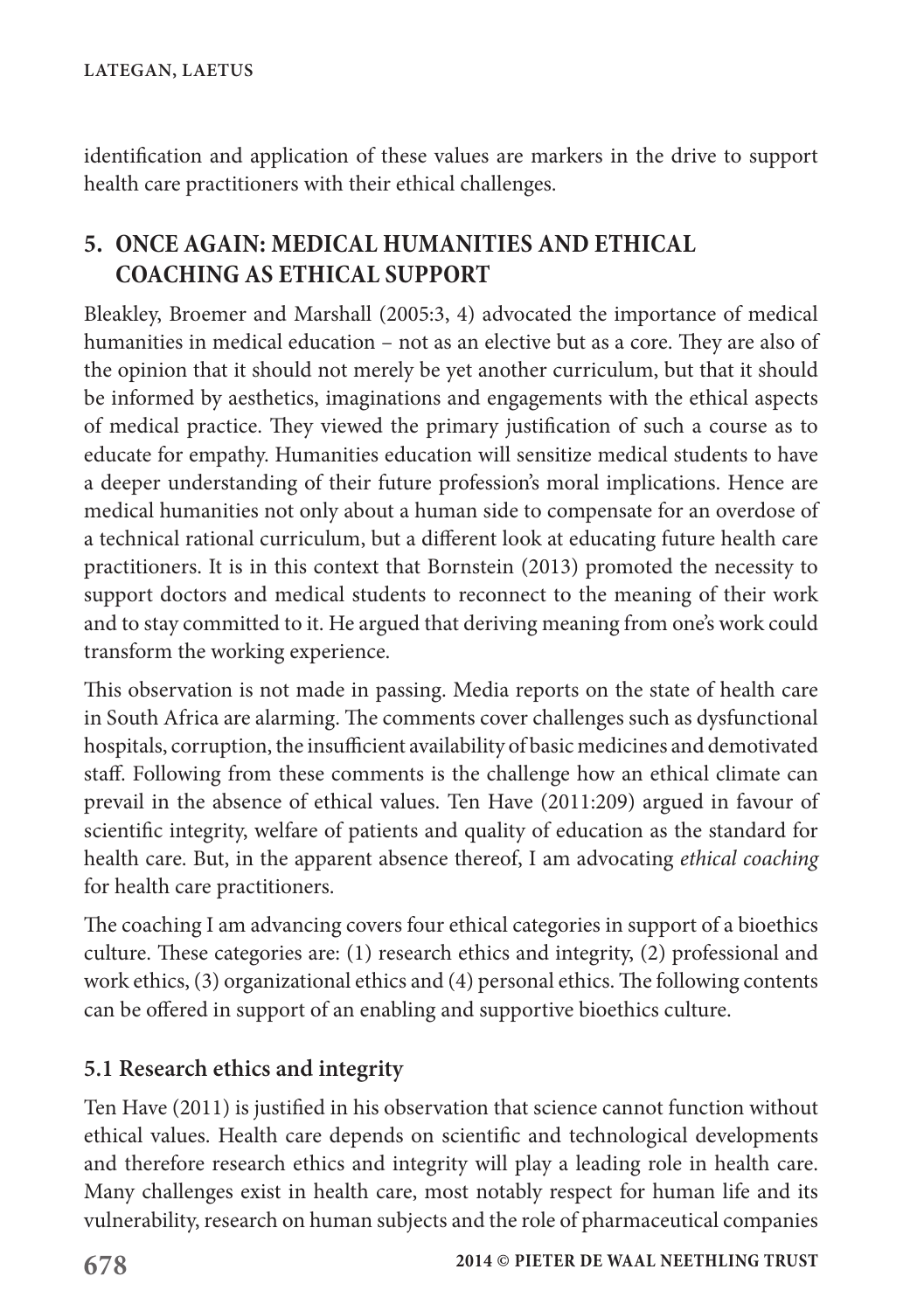in health care research. These and many more challenges are a proverbial runaway train that can very easily derail a constructive bioethics culture. Research ethics and integrity should therefore not be neglected in building a bioethics culture. There are simply too many examples of scientific misconduct in bioethics to ignore the importance of research ethics and integrity.

Kornfeld (2013) as well as Godecharle, Nemery and Dierickx (2013) provide interesting perspectives on ethics training in research ethics and integrity. Kornfeld based his perspective on his experience with *scientific integrity*. He argues that novice researchers are guilty of scientific misconduct because of their fear of failure. For established researchers it is the enticement of academic and/or financial awards causing scientific misconduct. His opinion is that the following issues should be addressed: reduce the fear factor for young researchers and increase the fear of detection in the established researcher. It is envisaged that mentorship can address this challenge. On the same topic Godecharle *et al.* proposed better strategies and a culture of integrity. The lesson to be taken away from their comments is the importance of a *supportive* and *enabling environment to do health care research in.* Nobody needs to be reminded that value-driven science is one of the pillars of quality health care.

#### **5.2 Professional and work ethics**

Professional ethics captures the notion of how workers should behave ethically in the workplace (Shaw & Barry, 2004:8-9). Although ethical codes play an important role in guiding ethical behaviour in the workplace, it is no guarantee that ethical behaviour will prevail at all times (Robbins, Bergman, Stagg & Coulter, 2003:158). It is henceforth a matter of continuous education, setting a good example, and leadership. The employer, however, has a self-commitment to be ethical in the workplace as well (Shaw & Barry, 2004:9). Work ethics relates to those values associated with the work that one is doing and also the performance as a result of the work. For Lenn (2002) there are some critical questions to be asked in work ethics. Important for this study is one's own views of the role of work in one's life, the type of work one is doing and what kind of organization one would like to work for. All these questions relate to the values one holds and how these values are reflected in one's labour. To me it is important that regardless the type of work that one does, one should add value to the workplace and work itself. These values are based on the individual's value system and the influence of the workplace on an individual's value system.

In the context of the health care profession, Mueller *et al* (2004:560) suggested a review of four topics when ethical dilemmas are considered: medical indications,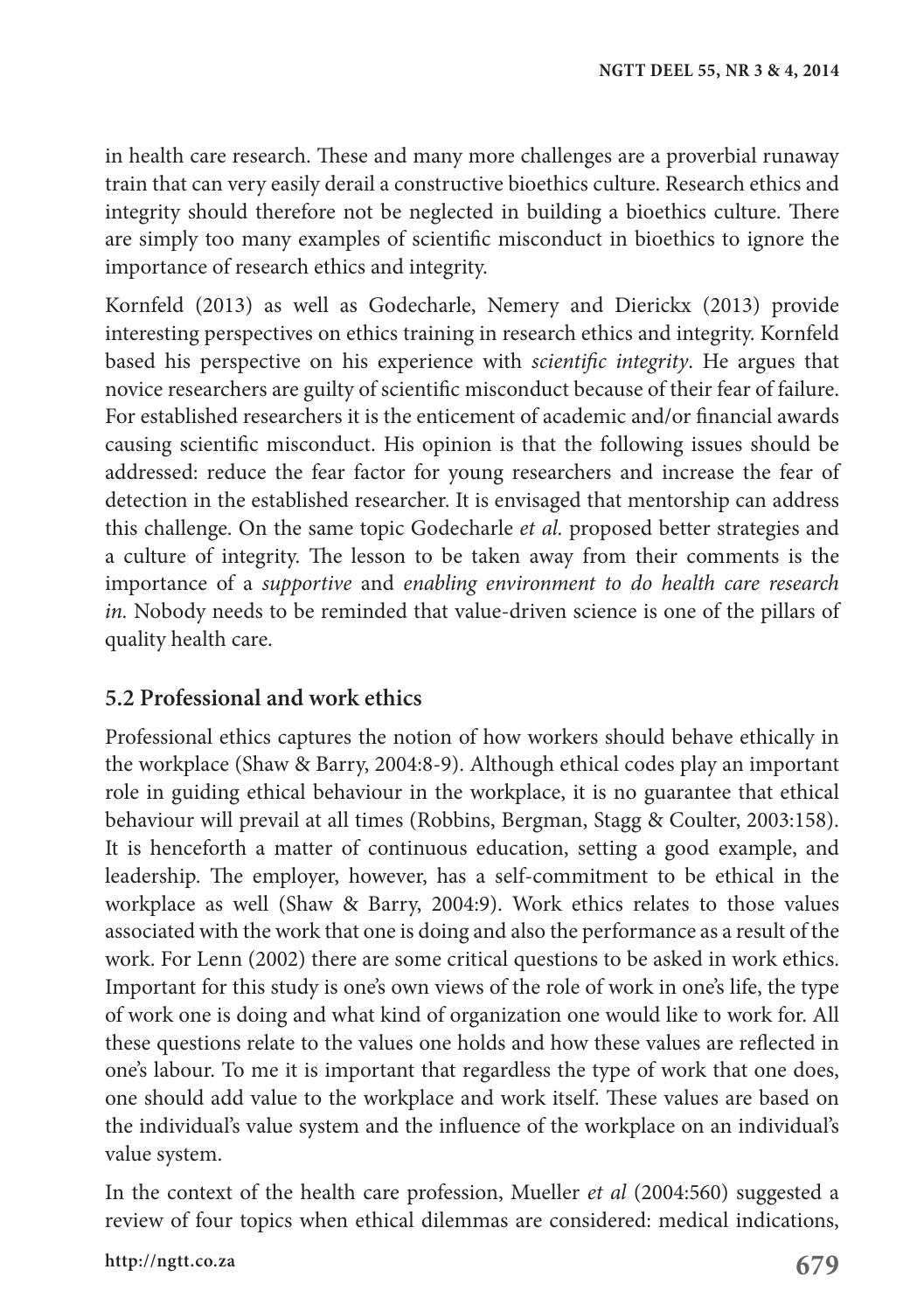patient preferences, quality of life, and contextual features. The purpose is to gain a comprehensive view of the matters in hand. Without having a good understanding of the complexity of ethical challenges, the concern is that an uninformed opinion can result in what is commonly known as "Fred Flintstone" ethics. This can be true in cases where health care practitioners may not be familiar with new medical conditions such as moral injury (especially as regards military and war veterans), the care for geriatric patients (because of the global aging of populations) or the impact of industry-led medical research (especially due to the huge investments made by global pharmaceutical companies).

### **5.3 Organizational ethics**

Hospitals and clinics form the basis for health care. As part of an organizational structure it is important that these facilities create an enabling and sustainable environment. In order to do so, the concept of "health care citizenship" can assist to uphold organizational ethics. Health care citizenship is copycatted or replicated from the business concept of "corporate citizenship." This concept presupposes that the organization is comparable with a (democratic) country. As each citizen has the responsibility to live up to the constitution of the country and its democratic values, a similar responsibility is expected from corporates. In addition, corporate citizenship workers are also reliant on each other – this fosters a spirit of mutual support, a sense of belonging, ownership and active participation (Robbins *et al* [2003:159]; Crane & Matten, 2004:61-70). In juxtapositioning health care citizenship with corporate citizenship, bioethical values can be promoted as a common standard that each health care practitioner should subscribe to.

It is in this context that Robbins *et al* (2003:60-61) are promoting *workplace spirituality.* This concept refers to how the working environment can contribute towards adding meaning to one's life.

### **5.4 Personal ethics**

One of the purposes of a personal ethic is to promote compassionate ethics. Taboada (2011) has a defined view of compassionate ethics. She argues that a compassionate response can be authentic only when the subject takes the "free decision to do actually everything that is in his/her power to overcome or alleviate this other person's suffering". In practice this means that after being emotionally and cognitively 'moved' by another person's suffering, one have to 'move' oneself in concrete acts. This requires self-commitment and then action. The importance of compassion is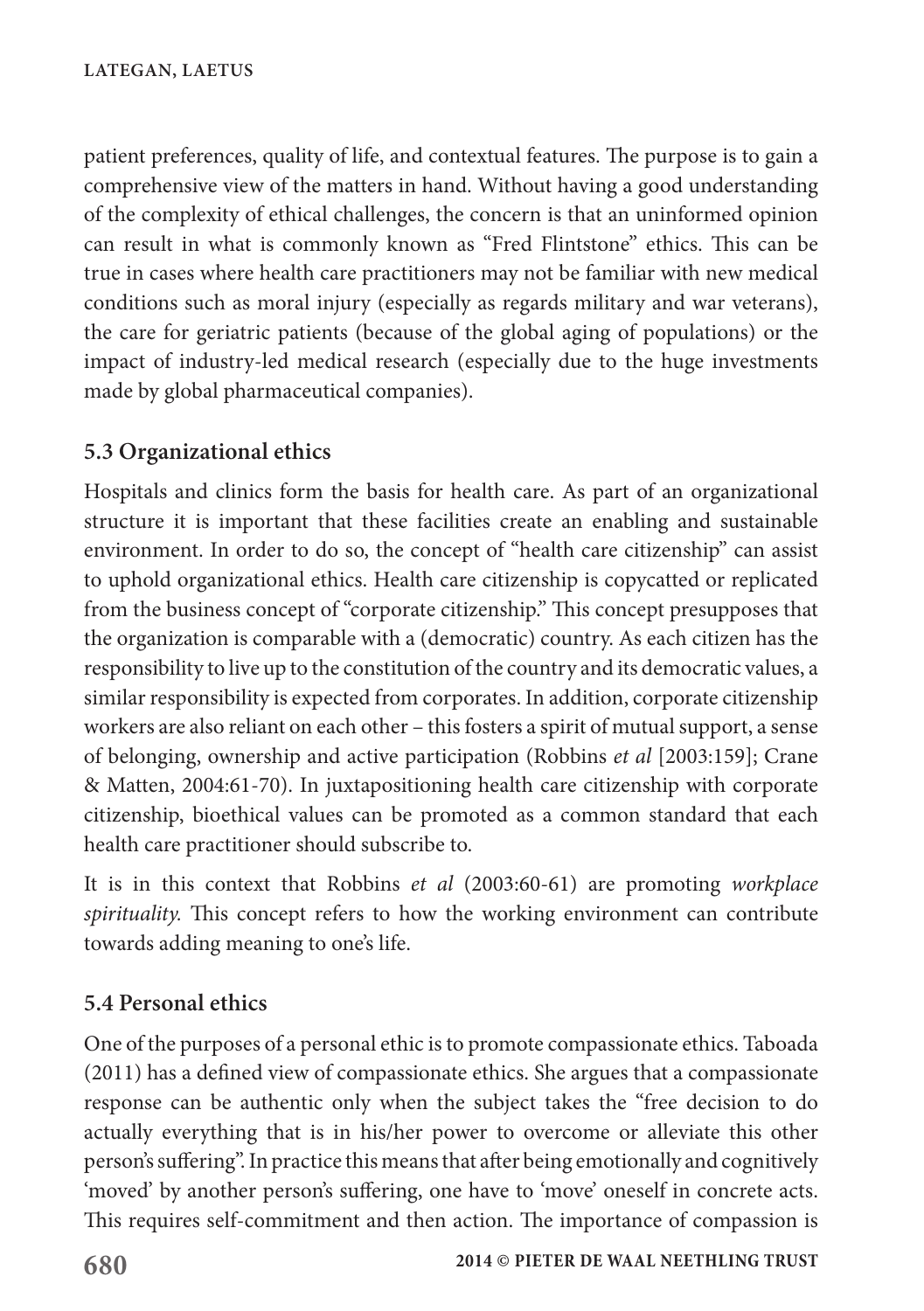well emphasized by Ozawa-de Silva *et al* (2012) who argued that it is an ethical value in its own right and should be promoted in the foundations of personal ethics.

#### **5.5 An integrated bioethics model**

Ethics is fundamentally about ethos – the fundamental character of individuals and institutions. Ethics has to do with value systems, interdisciplinary engagements to discover the greatest good and the identity and character of individuals and as a society as a whole. The above-mentioned perspectives can be combined into an integrated bioethics model. This model can be graphically presented through the *radical centres image*. This image emphasizes the relationship to a central idea.



### **6. SUMMATIVE PERSPECTIVE**

A number of perspectives have been developed in this paper that can be purposeful for the debate on how to support health care practitioners in coping with their ethical challenges. Throughout the paper it was suggested that a global understanding of bioethics, the medical humanities and ethical coaching could add to the framework in dealing with health care practitioners' vulnerability. The following perspectives can be presented in dealing with this vulnerability: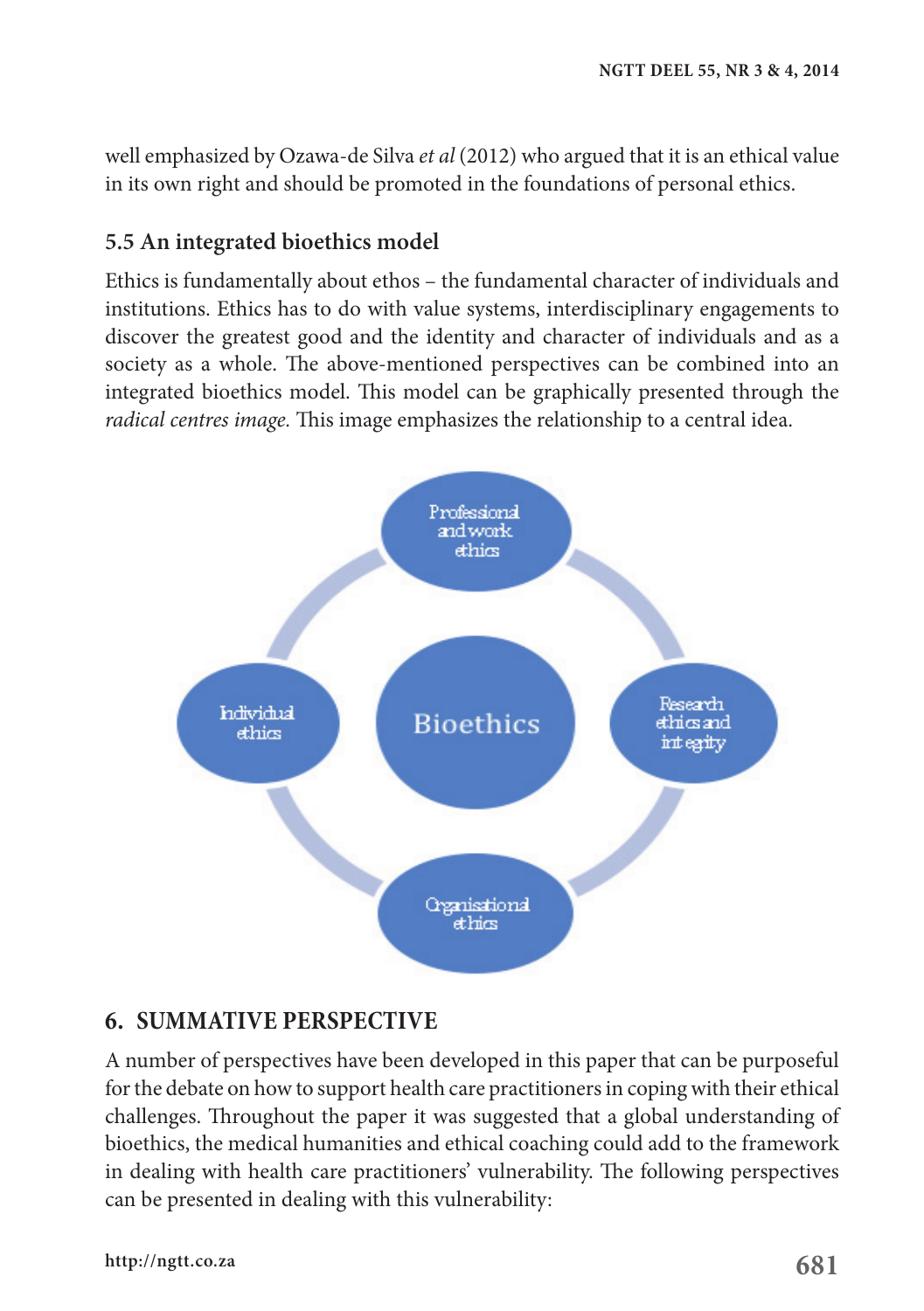A leading attribute in health care is to value humanity, to be sensitive to vulnerability, to avoid harm at all times and to protect life during all stages (from conception to old age). This calls for care, mercy and justice – not only for the patient, but also for the health care worker. Care and mercy also imply an underlying power relationship. Since these attributes are primarily performed by health care practitioners, ethical coaching should guide them to not misuse this position of power and trust. The misuse of any power or trust relationship puts the health care practitioner at risk and will add to a distorted relationship between colleagues and patients. This will increase the ethical vulnerability of the health care practitioner who has challenged the ethos of ethics – namely relationships. It is here where organizational climate and workplace spirituality should create a secure working environment. Health care practitioners cannot perform any of these actions if they do not experience these values in return.

The Christian ethics framework subscribed to in this paper reminds us that the relationship with the other and the way in which the other awakens us, is fundamental to Christian ethics. Regardless of the level of familiarity with the other, a Christian ethic will promote the dictum to care of the other, as one would take care of oneself. A Christian ethic will remind the health care practitioner to take responsibility for the other. This responsibility is rooted in man's central calling to neighbourly love, to be engaged with the other and to bring value and meaning to the life of others. The Biblical parable of the merciful Samaritan (Lk 10:30-37) portrays that the unknown person in need requires one's sincere and compassionate attention. The Samaritan, unlike other travellers who came upon a severely injured man at the side of the road, did not simply pass by and did not neglect to offer his assistance. It furthermore requires an extension of oneself (the Samaritan took the injured man to a boarding house). It necessitates, in addition, that one should not avoid the other after rendering assistance, but that one should be willing to repeat one's kindness (the Samaritan vowed to return to the injured man).

Health care is not about healing only, but also to connect people (engagement). Health care is, in addition, a bridge between anxiety (because of illness) and hope (there may be a future for me). It is proposed that ethical coaching should bring this reality to health care practitioners too.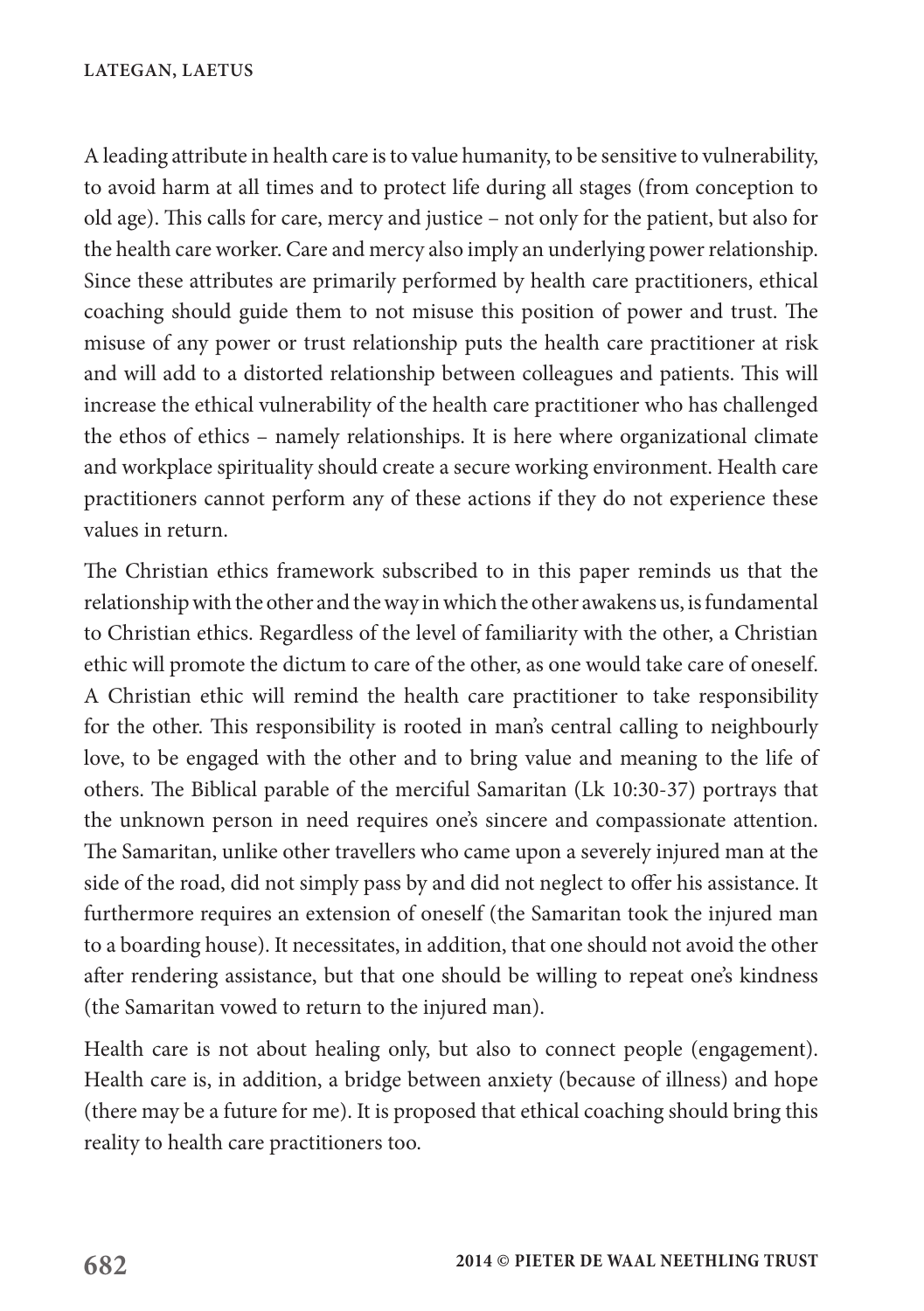#### **LITERATURE**

Avorn, J 2013. Healing the overwhelmed physician, *The New York Times,* 11 June.

- Bleakley, A, Broemer, R, Marshall, R 2005. 'Have a nice day!' Potential abuses of the moral invitation in medical humanities education. *Paper read at the Discourse, Power, Resistance Conference 4.* 21-23 March 2005. University of Plymouth. 3-4.
- Bornstein, D 2013. Who will heal the doctors? *The New York Times,* 2 October.
- Burggraeve, R 2000. *Eigen-wijze liefde: fragmenten van bijbels denken.* Leuven: Acco.
- Burnet, J. Talking about spirituality in the context of post-secularist thinking. *Paper read at the Discourse, Power, Resistance Conference 4.* 21-23 March 2005. University of Plymouth. 6.
- Crane, A & Matten, D 2004. *Business ethics.* New York: Oxford University Press.
- Douma, J 1999. *Grondslagen Christelijk ethiek.* Kampen: Kok.
- Gabriele, E. 2011a. From the editor's desk. *Journal for Healthcare, Science and Humanities,* 1 (1): 11-12.
- Gabriele, E. 2011b. Ethical leadership in research, healthcare, and organizational systems. Commentary and critical reflections. *Journal of Research Administration,* xlii (1): 88-102.
- Godecharle, S, Nemery, B & Dierickx, K 2013. Integrity training: Conflicting practices. *Science,* 340: 1403.
- Koopman, N & Vosloo, R 2002. *Die ligtheid van die lig.* Wellington: Lux Verbi BM.
- Kornfeld, DS 2013. Integrity training: Misconduct's source. *Science,* 340, 1403- 1404.
- Lenn, DJ 2002. The globalization of business work ethics. Navigating between gentle breezes and turbulent storms. In Lategan, L and Le Roux, P (eds). *Business Ethics.* Bloemfontein: Tekskor. 3-15.
- Mueller, PS, Hook, CC & Fleming, KC 2004. Ethical issues in geriatrics: A guideline for clinicians. *Mayo Clinic Proceedings,* 79 (4): 554-562.